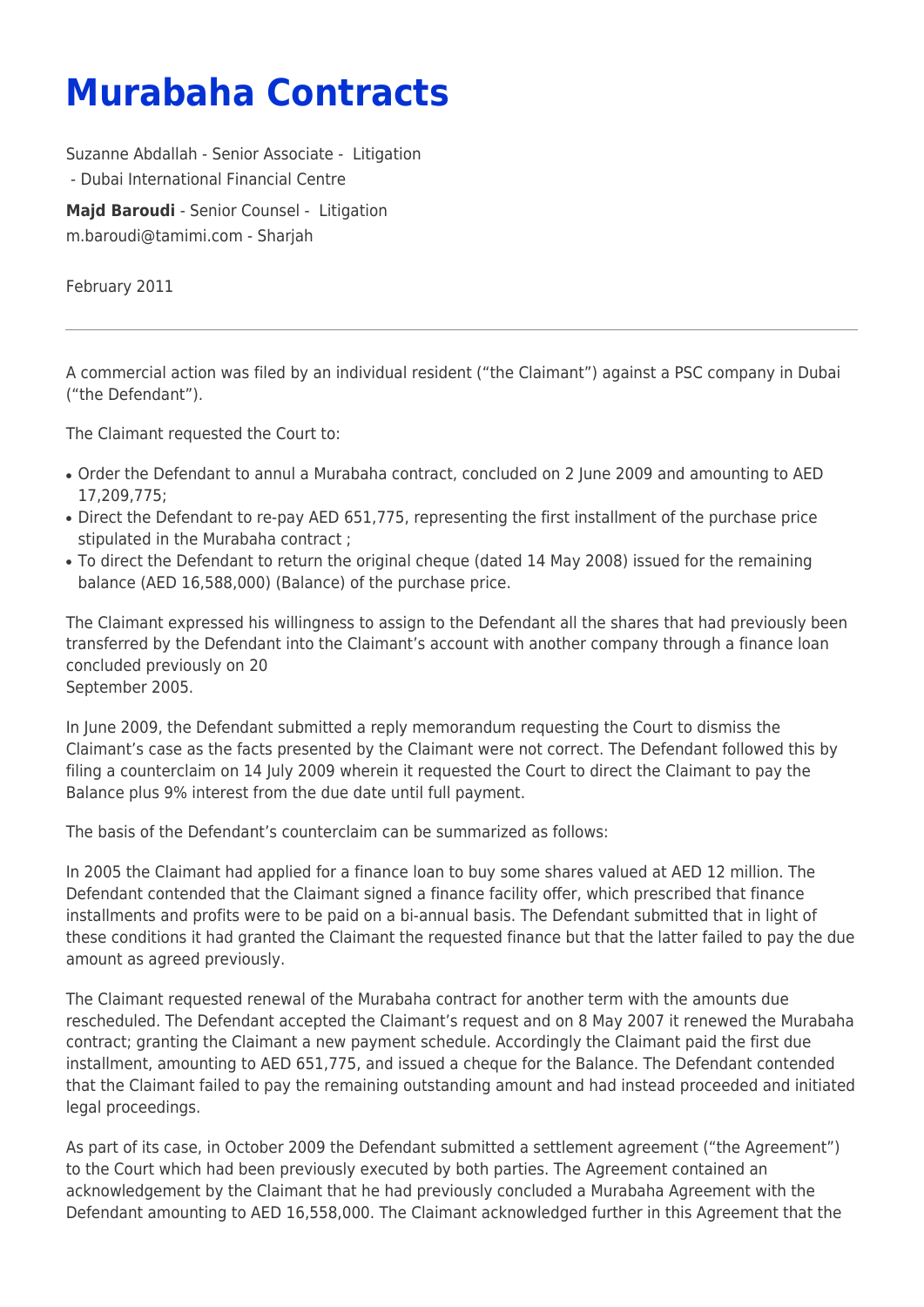Murabaha Contract expired 11 months prior to execution of the Agreement, and that due to his liquidity problems, had failed to pay the Balance. The Defendant contended that because of his liquidity problems, the Claimant had requested the Defendant to re-schedule payment of the Balance through 16 cheques amounting to AED 1,000,000 each, with the first cheque to be due upon the expiration of one year from the date the Agreement was concluded.

## **Court of First Instance**

On 18 November 2009 the Court of First Instance appointed an accountant expert specialized in Islamic Finance to investigate the matter. On 14 February 2010 the Court referred the case to the Special Judicial Committee established by Decree No. 61/2009.

The Special Judicial Committee established by Decree No. 61/2009. On 5 April 2010 the appointed expert submitted his report to the Committee. The expert concluded that the Claimant received an amount of AED 11,879,204.80 out of AED 12M facility limits under the first Murabaha made on 20.09.05 and had received the sum of AED 3,290,774 out of the facility limit granted to him under the Share Sale and Purchase Contract dated 09.02.06.

The Claimant argued the following points before the Committee:

- The Murabaha Contract was an adhesive contract;
- The finance loan obtained by the Claimant was void because it deprived him of the opportunity to manage his shares as the trading activities were carried out by a financial intermediary appointed by the Defendant.
- The Murabaha Contract was not compliant with Islamic principles because it did not specifically identify the goods

which were the subject of the Murabaha contract.

The Claimant argued that one of the requirements of a Murabaha instrument is that the goods purchased by the bank are specified.

In dismissing the Claimant's argument that the Murabaha Contract was a contract of adhesion the Committee outlined the three essential characteristics of such contracts:

- The contract must relate to an essential product or service indispensable to consumers who cannot obtain the essential product or service except by acquiescing to the terms of the contract;
- One of the parties retains a monopoly over the product or service or faces limited competition in supplying the product or service; and
- The supplier of the products or services offers it to consumers on a "take it or leave it" basis where consumers have neither a choice in negotiating the terms nor an opportunity to decline.

## **The Committee's determination**

The Committee determined that the purchasing and trading of shares did not qualify as essential products indispensable to the Claimant, who was under no obligation to contract with the Defendant in this regard.

The Claimant's argument that he had been deprived of the opportunity to manage his shares was also dismissed by the Committee. The Committee held that the arrangement whereby a third party appointed by the Defendant was responsible for managing the Claimant's shares was not akin to gambling or betting and did not entail harm to the Claimant.

The third defense, which related to the alleged non-compliance with Islamic finance principles of the subject Murabaha was rejected by the Committee. The basis for the rejection was that an Islamic Bank, which concludes a Murabaha with a party, is permitted to charge a percentage on the increase in the price (i.e. the increase in the original price of the merchandise specified in the Murabaha) as compensation for the damages the Bank incurs due to a default in payment. The Committee held that this was in accordance with the Islamic principle of no harm and no reciprocated harm, "la Darar wa la Darar" and would not be